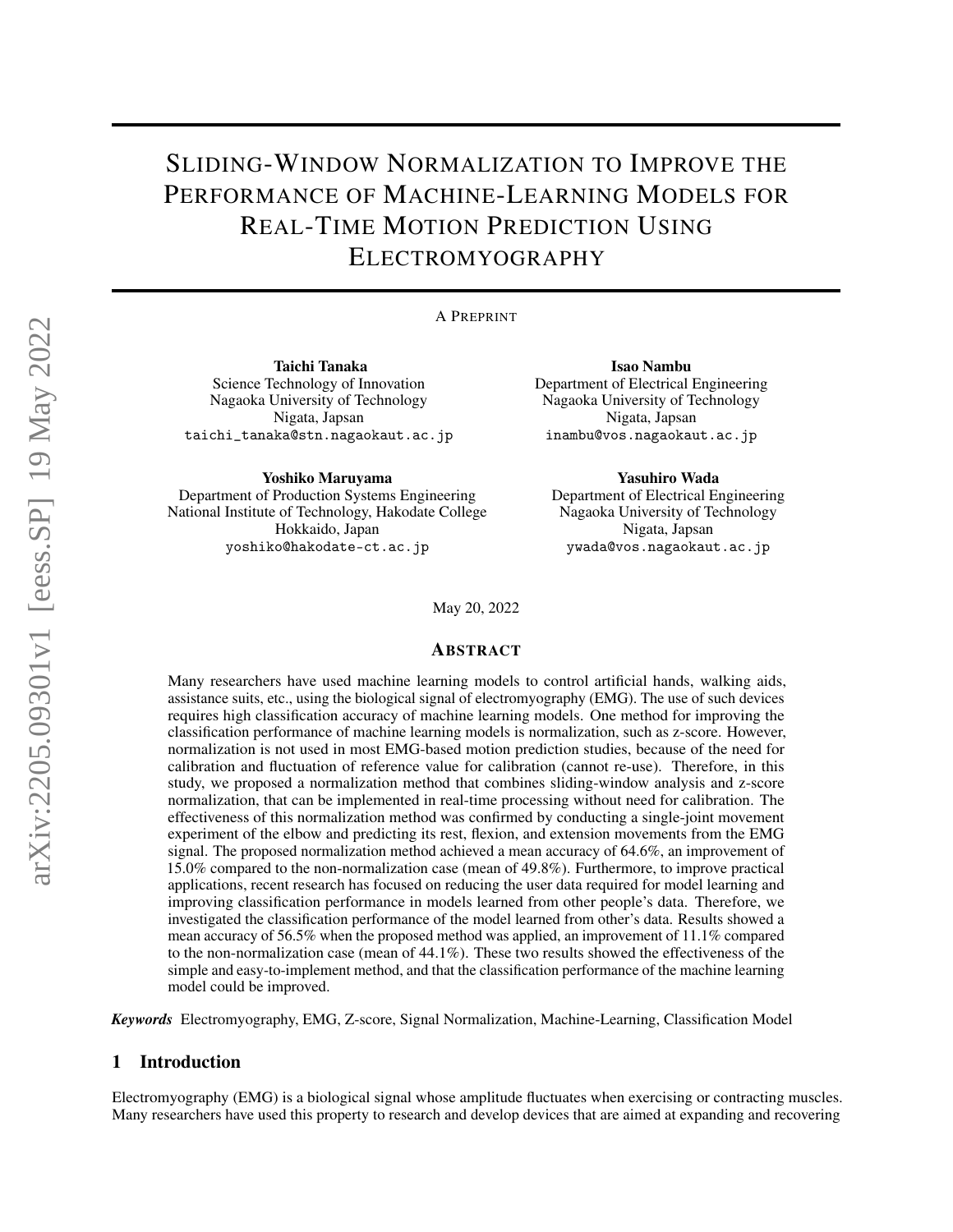human motor function [1-5]. Due to its easy design, machine learning models have been used in many studies including motion control for artificial hands and gesture recognition using classifiers, and control of walking aids and assistance suits by predicting joint angles, joint angular velocities, or joint torque using regressors [2-5]. Linear models such as logistic regression and support vector machines were first used around 2000, with an emphasis on improving classification performance by the feature extraction method [5-8]. However, as classification performance significantly improved with the development of deep learning [9] that occurred in 2012, research was also conducted to improve classification performance by changing the configuration of the deep neural network [10-12].

Data normalization is one of the methods for improving the classification performance of machine learning models and is used in fields such as imaging and biometrics [13-15]. Methods that are often used include min-max normalization [15, 16], which normalizes the value range of the dataset from 0 to 1; and z-score, which normalizes the dataset mean to 0 and standard deviation to 1 [15, 17]. Even in the field of EMG, the classification performance of models is improved by normalizing signals and features with z-score and min-max normalization [16-20]. Although the EMG fields use normalization such as maximum voluntary contraction (MVC) [21] or maximum voluntary isometric contraction (MVIC) [22] to enable motor analysis and motor performance evaluation between muscles and subjects, normalization is hardly used in EMG-based motion prediction research. It is thought that there are two possible reasons why normalization is rarely used in motion prediction research. The first reason is the need to measure the reference value (e.g., min, max, mean, or standard deviation of each EMG channel) to carry out the calibration. It can take 30 s –3 min to use the application, depending on the measurement method. The second reason is that reference values such as the max and mean of each EMG channel fluctuate due to various factors such as muscle fatigue, electrode position, and fluctuations in skin impedance [23-27]. Therefore, a reference value, once measured, cannot be re-used. This reduces the practical applications of normalization and makes it unsuitable for real-time processing (i.e., online processing). Therefore, we aimed to devise a normalization method that does not require calibration (i.e., measurement of reference values) and that is suited for real-time processing to enable normalization to be used as a means of improving the prediction performance of machine learning models.

We propose a normalization method that uses the sliding-window [28] and z-score normalization [15, 17] shown in Section II.B. The z-score is a simple normalization method that sets the dataset mean to 0 and standard deviation to 1. Compared to min-max normalization, which uses the minimum and maximum values in the entire dataset, the z-score uses the mean and standard deviation of the entire data, making it less susceptible to outliers. However, the z-score is usually not suitable for real-time processing because the entire dataset needs to be used for normalization, which incurs a time delay. Therefore, we considered combining the sliding-window analysis (SWA) that is used for signal analysis with time-varying parameter analysis. SWA involves analyses that use the signal within a specified window length. It is thought that using a signal of a sufficient length can achieve the same effect as the z-score that uses the entire dataset.

In recent years, research has focused toward enabling other people's machine learning models to exhibit the same classification performance as machine learning models trained from their own data (i.e., improving versatility among users) [29]. Studies that solve the problem of requiring individually specialized machine learning models by measuring a large amount of data for each user due to individual differences in myoelectric amplitudes have been reported. Methods have been proposed to reduce the required amount of own data by using other people's data with domain adaptation, which technology enables the use of models that were trained in different datasets, even in datasets with different data attributes [29–31]. Such methods include Geodesic Flow Kernel (GFK) [32], correlation alignment (CORAL) [33] and transfer component analysis (TCA) [34] which conducts motion prediction using a machine learning model trained from a different dataset after projecting one's own data onto the data space, and domain adversarial neural networks (DANN) [35] which is a kind of deep learning method which trains the model to extract common features between different datasets.

The proposed method normalizes the standard deviation of myoelectric amplitude with individual differences, so it is thought that the influence of individual differences in myoelectric amplitude can be reduced, and the classification performance in the model learned from a different subject's dataset can be improved. Compared to previous research such as DANN, the proposed method trains machine learning models using data other subject than one's own data, so it is superior in that the models do not need to be trained for each user.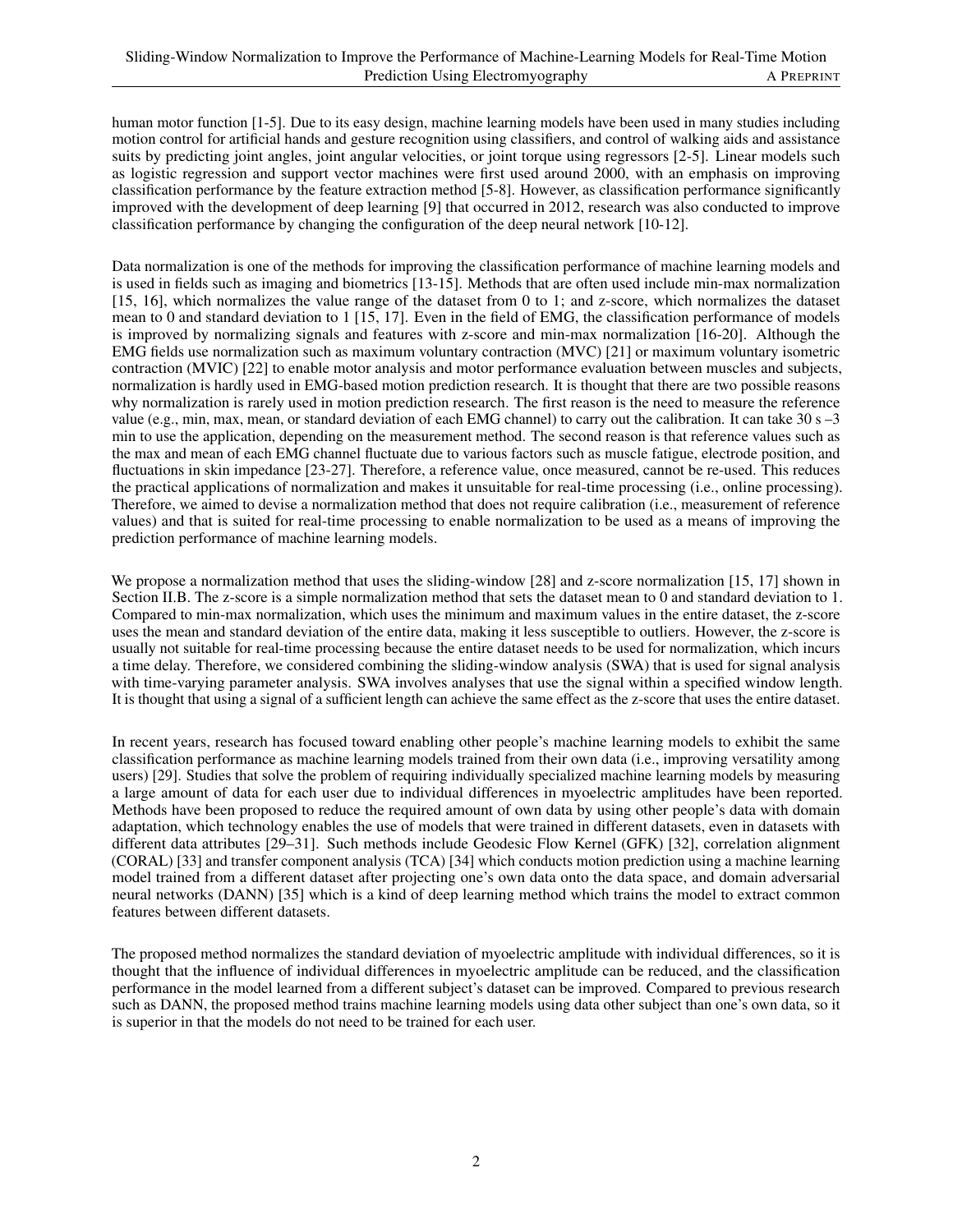# 2 Methods

#### 2.1 Proposed Sliding-Window Normalization

We propose a normalization method using sliding-window analysis (SWA) and z-score to improve the classification performance of the machine learning model and versatility between users (i.e., exhibiting the same classification performance as the own machine learning model in the other's machine learning model). SWA is used for signal analysis and time-varying parameter analysis using the signal within a specified window length [28]. SWA enables time series analysis by sliding the window so that when a new sample is obtained, the sliding-window replaces the oldest sample with the new sample. The z-score is a kind of normalization method that is used to improve the classification performance of models in machine learning. The features are normalized by setting the feature mean to 0 and the standard deviation to 1 [15, 17].

The proposed method is a combination of these two concepts and is called sliding-window normalization (SWN). As shown in Eq. (1), the mean and standard deviation of the samples in the sliding-window are set to 0 and 1, respectively.

$$
SWN EMG_{t, n-t+L_{norm}} = (EMG_n - m_t)/\sigma_t
$$
  
\n
$$
(t - L_{norm} < n \le t)
$$
  
\n
$$
m_t = 1/L_{norm} \sum_{i=0}^{L_{norm}-1} EMG_{t-i}
$$
  
\n
$$
\sigma_t = \sqrt{\frac{1}{L_{norm} - 1} \sum_{i=0}^{L_{norm}-1} (EMG_{t-i} - m_t)^2}
$$
 (1)

Here, *t* is the current discrete time,  $L_{norm}$  is the sliding window length, *n* is the discrete time number in the sliding window,  $EMG_i$  is the  $i^{th}$  processed EMG,  $SWNEMG_{t, n-t+L_{norm}}$  is the myoelectric signal to which the  $n-t+L_{norm}^{th}$ proposed method (SWN) is applied at the  $t^{th}$ , and  $m_t$  and  $\sigma_t$  are the myoelectric mean and standard deviation on the  $t^{th}$  sliding window. We used the "mean" and "std" functions in numpy in Python. This normalization method has the following advantages:

- No need for calibration.
- Real-time classification and regression are possible because the processing is simple and the calculation time is short.
- It can be combined with methods that improve versatility between users.

## 2.2 Evaluation Method

This paper evaluates three types of items. The first is the improvement of the classification performance of machine learning models when the proposed method (SWN) is applied (Section II.B.1), the second is the improvement of versatility between users of machine learning models when the proposed method (SWN) is applied (Section II.B.2), and the third is the improvement of the classification performance of the machine learning model when the number of subjects of the model that was trained with different data is increased by applying the proposed method (SWN) (Section II.B.3).

Two types of machine learning models need to be trained. The first is the model trained with one's own data (model type of OWN). The second is the model trained with another person's data (model type of OTHER). Sections II.B.1 and II.B.2 used models OWN and OTHER. Section II.B.3 used only OTHER. Performance (OWN) involved dividing the data into training and testing datasets and calculating the performance using the model trained with one's own training data and own test data. Performance (OTHER) involved calculating the performance using the model trained with another person's training data and one's own test data. The training data and test data was created by randomly dividing them into a 1:1 ratio every 10 consecutive trials.

## 2.2.1 Normalization Evaluation

The evaluation of model classification performance improvement by the proposed method (SWN) was conducted by comparing the "classification performance in the model with normalization (OWN or OTHER)" and "classification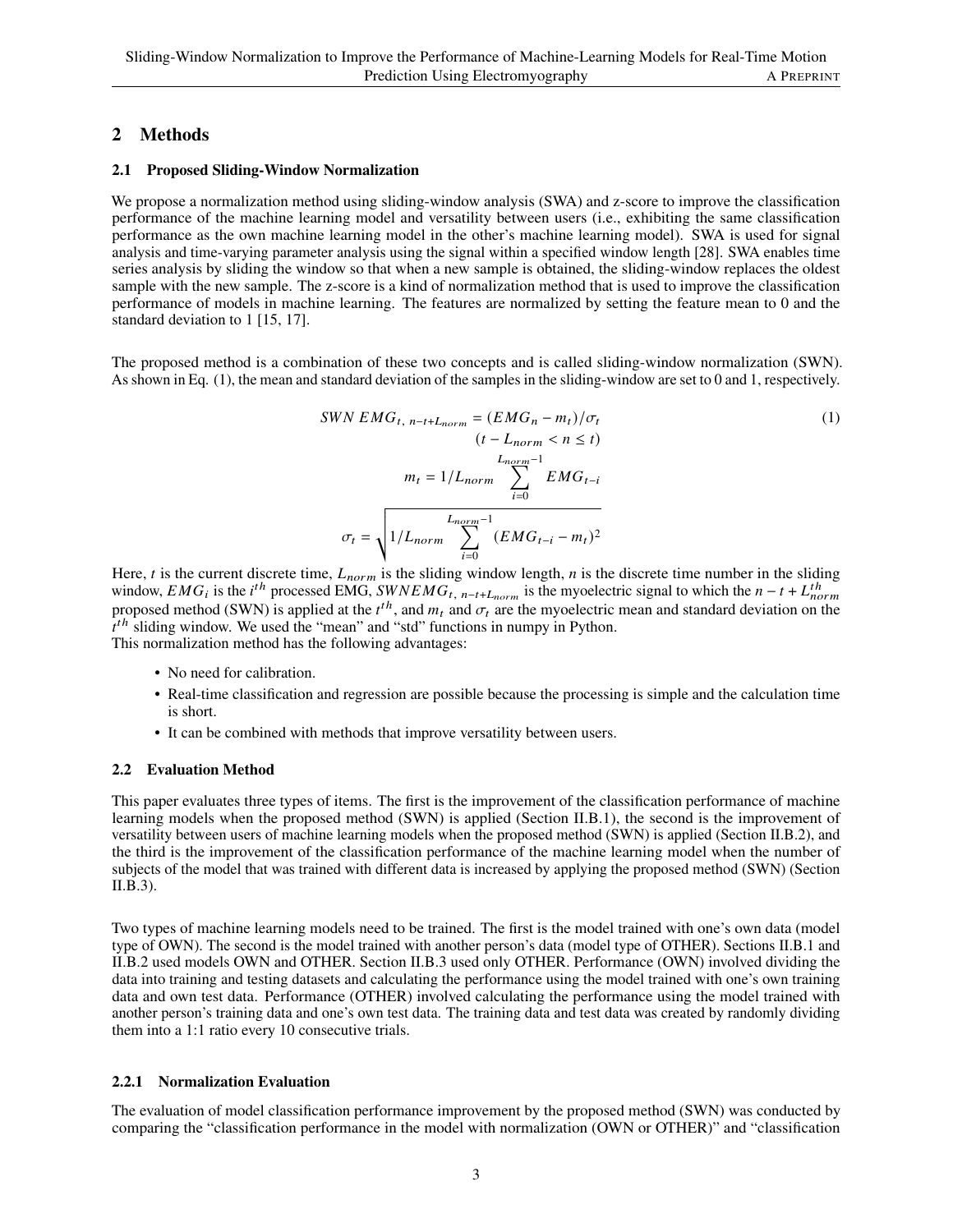performance of the model without normalization (OWN or OTHER)".

Improvements in model classification performance due to the proposed model will be indicated by higher performance and lower standard deviation in performance. We consider the model classification performance improved and the research objective achieved when the performance (OWN or OTHER) with SWN applied is equal to or greater than the performance (OWN or OTHER) with no SWN applied (no normalization).

#### 2.2.2 Versatility Evaluation

The evaluation of versatility between users was conducted by comparing the "classification performance in the model trained with one's own data (OWN)" with the "classification performance in the model trained with another person's data (OTHER)".

Better user's versatility is indicted by higher performance and lower standard deviation. Versatility between users is considered improved and the research objective achieved when the performance (OTHER) with SWN applied is equal to or greater than the performance (OWN) with no SWN applied (no normalization).

#### 2.2.3 Evaluation on SWN Increased Number of Subject to Train Model

We investigated whether the classification performance of the model could be improved by increasing the number of subjects used for learning the model. We compared a model trained with nine subjects (OTHER) with a model trained with one subject (OTHER). The model trained with nine subjects (OTHER) was considered good if its performance was high and its performance had a low standard deviation.

#### 2.2.4 Evaluation Index

The accuracy shown in Eq. (2) was used as the evaluation index for the classification performance of the machine learning model. Accuracy is an evaluation index that can simply compare results with multiple targets.

$$
Accuracy = \frac{Success\,Fractions}{Success\, Predictions + Failure\, Predictions} \tag{2}
$$

The Wilcoxon rank-sum test was used for significance tests. The significance level was set for the P-value less than 0.05. The "ranksums" function in scipy.states in Python was used for implementation. The "multipletests" function in statemodels.sandbox.stats.multicomp in Python was used for multiple comparisons. We used Bonferroni correction as the correction method for the P-value.

## 2.2.5 Machine-Learning Model

We chose multi-class logistic regression for the machine learning model, which allows multi-class classification. The "LogisticRegression" function in scikit-learn in Python was used for implementation. The parameters were as follows: penalty="none", class\_weight="balanced", and max\_iter=6000. The number of models trained was calculated by number of subject  $C_{number}$  subject to train.

## 2.3 EMG Proccesing

Before training the machine learning model, the measured EMG underwent pre-processing, normalization, feature extraction, and decimation.

Pre-processing involved the application of a low-pass Butterworth filter (3rd-order, 500 Hz), decimation (2000  $\rightarrow$  500 Hz), and a high-pass Butterworth filter (3rd order, 30 Hz). We used the scipy.signal "butter" function and "sosfilt" in Python for implementation. Normalization involved the application of either SWN or no normalization (i.e., None). The normalization window length was set at between 100 and 500 ms, with 100-ms intervals. In the case of "None", the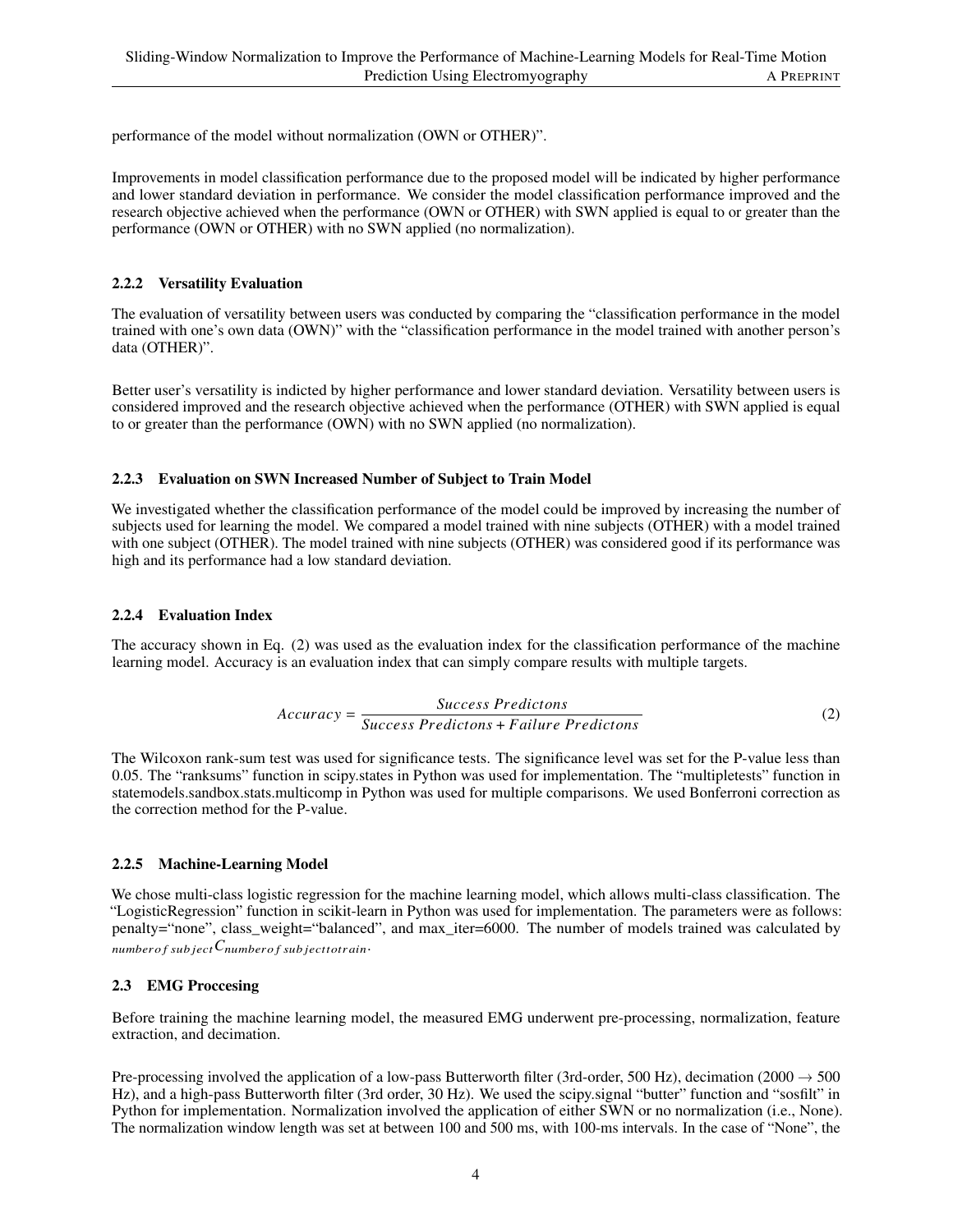obtained features did not change even when the normalization window length was changed.

Feature extraction involved the calculation of the following five features, for which high classification performance was obtained in previous studies: mean absolute value: MAV (Eq. (3)) [6], mean waveform length: MWL (Eq. (4)) [7], and difference root mean square: DRMS (Eq. (5)) [7] as time-dimension features, and shot-time Fourier transform: STFT [5] and stationary wavelet transform: SWT [8] as frequency-dimension features. STFT involved averaging in the 1–70 Hz (low component), 60–100 Hz (middle component), and 100–250 Hz (high component) ranges and concatenating them (Eq. (6)). SWT involved time-frequency conversion using Daubechies wavelet 2 (db2) as the mother wavelet and taking the absolute mean of the wavelet coefficient of level 3 frequency (cD3) as the feature.

$$
MAV_t = 1/L_{feature} \sum_{n=0}^{L_{feature}-1} |EMG_{t-n}|
$$
\n(3)

$$
MWL_t = \frac{1}{L_{feature} - 1} \sum_{n=0}^{L_{feature} - 2} |EMG_{t-n} - EMG_{t-n-1}|
$$
 (4)

$$
DRMS_t = \sqrt{\frac{1}{L_{feature} - 1} \sum_{n=0}^{L_{feature} - 2} (EMG_{t-n} - EMG_{t-n-1})^2}
$$
(5)

 $STFT<sub>t</sub> = cat(Low, Mid, High)$  (6)

$$
Low = \frac{1}{bin_{low}} \sum_{freq=1}^{70} \text{MeanSpec}_{freq}(EMG_{(t-L+1)-t})
$$
  
\n
$$
Mid = \frac{1}{bin_{mid}} \sum_{freq=60}^{100} \text{MeanSpec}_{freq}(EMG_{(t-L+1)-t})
$$
  
\n
$$
Hig = \frac{1}{bin_{high}} \sum_{freq=100}^{250} \text{MeanSpec}_{freq}(EMG_{(t-L+1)-t})
$$

Here, t is the current discrete time,  $L_{feature}$  is the window length of feature extraction, cat( $\cdot$ ) is the concatenation function,  $freq$  is the frequency, MeanSpec( $\cdot$ ) is the function that outputs the spectrogram averaged in the time direction, and *bin* is the number of discrete frequencies in each of the low / middle / high frequencies. A Hanning window with a window length of 64 samples was used for the STFT window function. The functions in scipy.signal in Python were used for implementation. SWT is a method that improves the position invariance, which was a problem of wavelet transforms (WT), and the same mother wavelet as in WT can be used. The "swt" function in the pywt module in Python was used for implementation. The window length of feature extraction was set between 100 and 500 ms, with 100 ms intervals.

Finally, decimation involved reducing the sampling rate of the features from 500 Hz to 20 Hz to reduce the amount of data and shorten the training time of the machine learning model.

#### 2.4 WEIGHTING AND DIVIDING WINDOW FUNCTION

We proposed a feature extraction method that can be used in combination with SWN to improve the classification performance of the models. The proposed feature extraction method is the weighting window function that weights the sample in the window shown in Fig. 1 in the time direction and the dividing window function that divides the window shown in Fig. 2 for feature extraction. Both the normalization and feature extraction window length were set between 100 to 500 ms, with 100-ms intervals.

#### 2.4.1 Weighting Window Function

We proposed seven types of weighting window functions that resulted in significant changes in EMG with respect to time, as shown in Fig. 1. Furthermore, we proposed the following methods of assembling paired window functions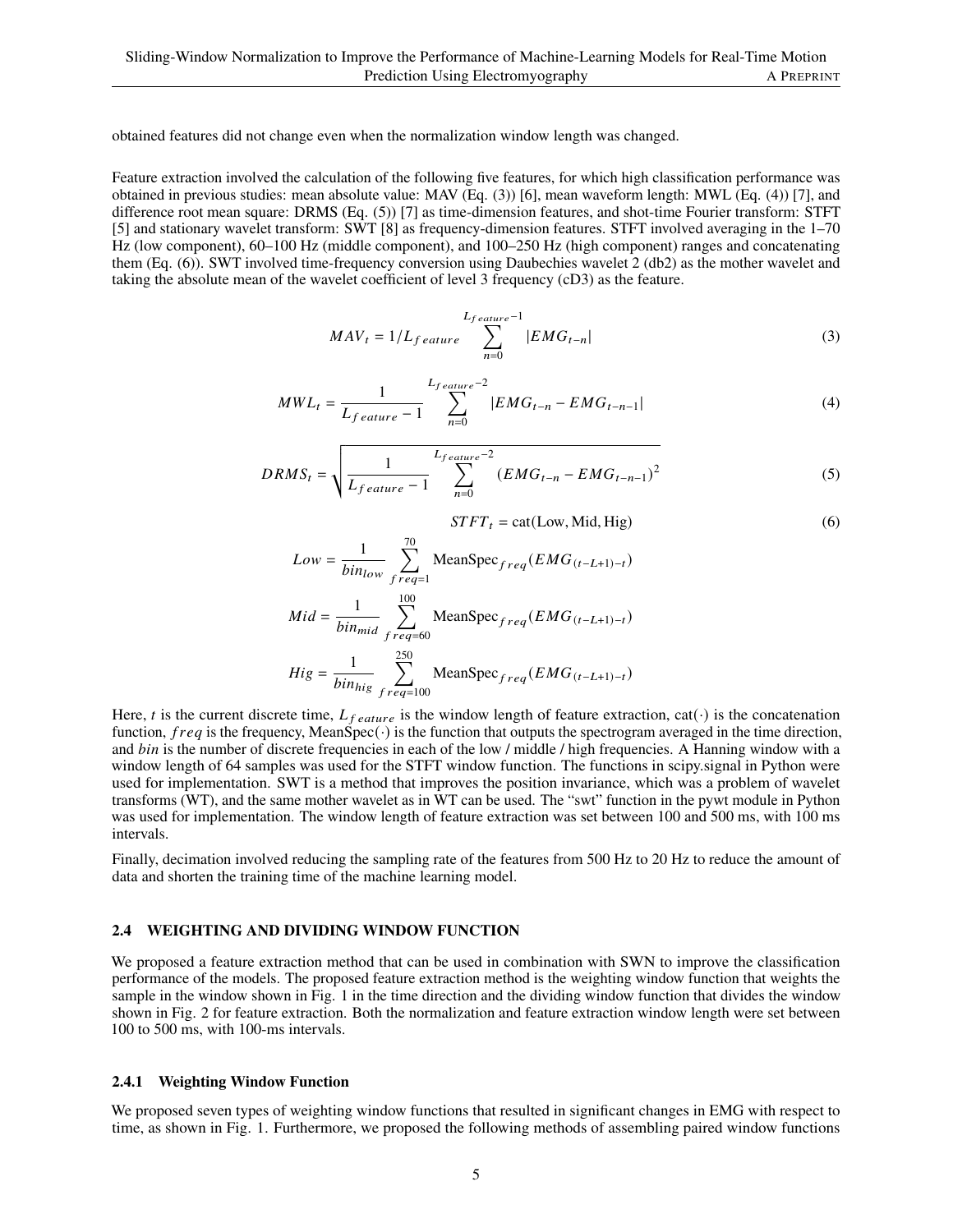

Figure 1: Weighting Window Functions.

length, dl: Divided window length, N: Number of divisions.

to further extract the change in EMG with respect to time: UpDownLinear ((B) UpLinear + (C) DownLinear), UpDownLinearCut ((D) UpLinearCut +  $(E)$  DownLinearCut), and UpDownLinearStep ( $(F)$  UpLinearStep +  $(G)$ DownLinearStep). Feature extraction was conducted using a total of 10 types of weighting window functions.

MAV, MWL, and DRMS applied the window function to the normalized EMG. STFT and SWT involved determining the absolute mean in the time direction by applying the window function after extracting the features of the STFT and SWT functions.

#### 2.4.2 Dividing Window Function

We conducted six types of feature extraction, with two types of dividing window functions (Equal Division and Overlap Division) and three types of window division numbers  $(2, 3, 4)$ , as shown in Fig. 2. A larger window division number shortens the divided signal length. Equal Division divides the input signal equally. Overlap Division divides the input signal so that half the divided signals overlap.

All five features were applied to the EMG after normalization. The MAV, MWL, and DRMS set the range of feature extraction window length between 100 and 500 ms, but the STFT and SWT cannot apply the window length range from 100 ms due to the specifications of the feature extraction method. STFT and SWT were applied only when the divided window length was over 100 ms.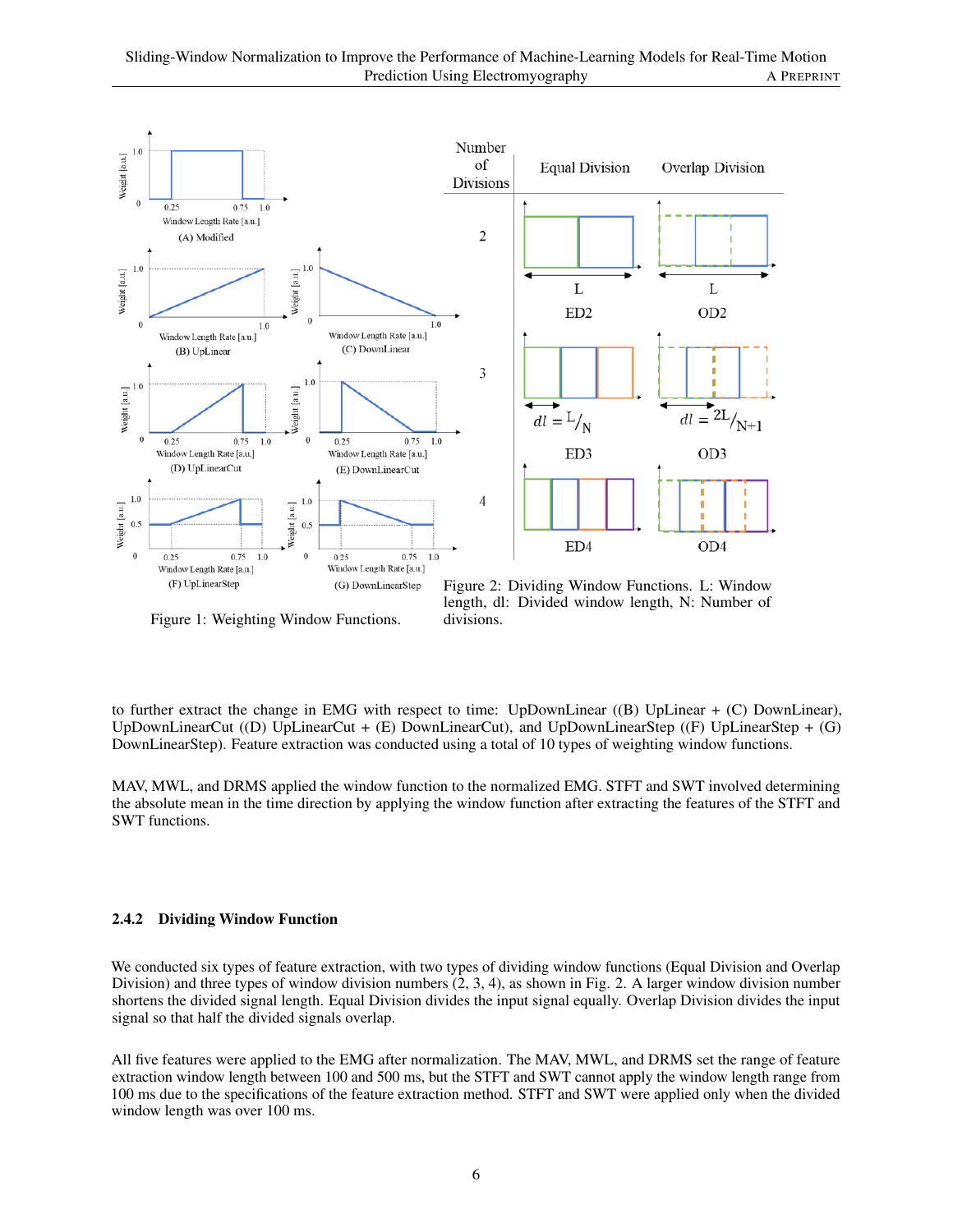

Figure 3: Experiment Condition: (A) state, (B) task.

## 2.5 DATA ACQUISITION

## 2.5.1 Subjects

The ethics board of Nagaoka University of Technology approved this study according to the Declaration of Helsinki. The subjects were ten right-handed 22- to 23-year-old men. The subjects were informed about the experiment in advance and consented to participate in the experiment.

## 2.5.2 Experiment

The positions of the hands, elbows, and shoulders, and the EMG of the forearm and upper arm muscles were measured as in the experimental environment shown in Fig. 3(A). Subjects performed 12 types of elbow single-joint movements with four different start points and end points as tasks (Fig. 3(B)). A task involves moving from one of the four points (start point) to one of the other three points (end point). Each trial consisted of pre-rest (2.0 s), task (2.5 s), and post-rest (0.1 s); 36 trials (12 movements x 3) were conducted in one session, for a total of ten sessions (i.e., 360 trials). The tasks were randomly selected for each session. The following four rules were also set as the success conditions for the tasks.

- 1. No exercise during the rest period. Elbow joint angular velocity does not exceed 2.0 deg./s during the rest period.
- 2. End the task during the task period. End the task between 0–2.5 s.
- 3. Place the elbow joint angle at the start point  $(\pm 2.0 \text{ deg.})$  during the rest period and at the end point  $(\pm 6.0 \text{ deg.})$ at the end of the task.
- 4. Place the shoulder and elbow joints within 3 cm of the initial position between the pre-rest and post-rest.

The position data were measured at three locations, namely, the hand, elbow, and shoulder, using Optotrack Certus, (NDI Inc., Waterloo, Canada, sampling rate: 500 Hz). The EMG was measured at the biceps brachii (×4), brachialis  $(x)$ , brachioradialis  $(x)$ , anconeus  $(x)$ , triceps brachii (outside)  $(x)$ , triceps brachii (long head)  $(x)$ , and extensor carpi radialis longus (×1), totaling 12 locations, by using Trigno Lab Avanti (Delsys, Natick, MA, USA, sampling rate: 2000 Hz).

#### 2.6 Position Processing

Position processing consisted of noise reduction, work space  $\rightarrow$  joint angle space conversion, elbow joint angular velocity conversion, coding, and decimation in order to obtain the target (rest, flexion, and extension of elbow joint movement) from the positions of the hands, elbows, and shoulders obtained in the subject experiment.

For noise reduction we applied a zero-phase low-pass Butterworth filter (2nd-order 20 Hz). The Python scipy.signal "butter" and "sosfiltfilt" functions were used.

Work space  $\rightarrow$  joint angle space conversion involved the conversion of the positions of the hand, elbow, and shoulder to the elbow and shoulder joint angles using Eq. (7).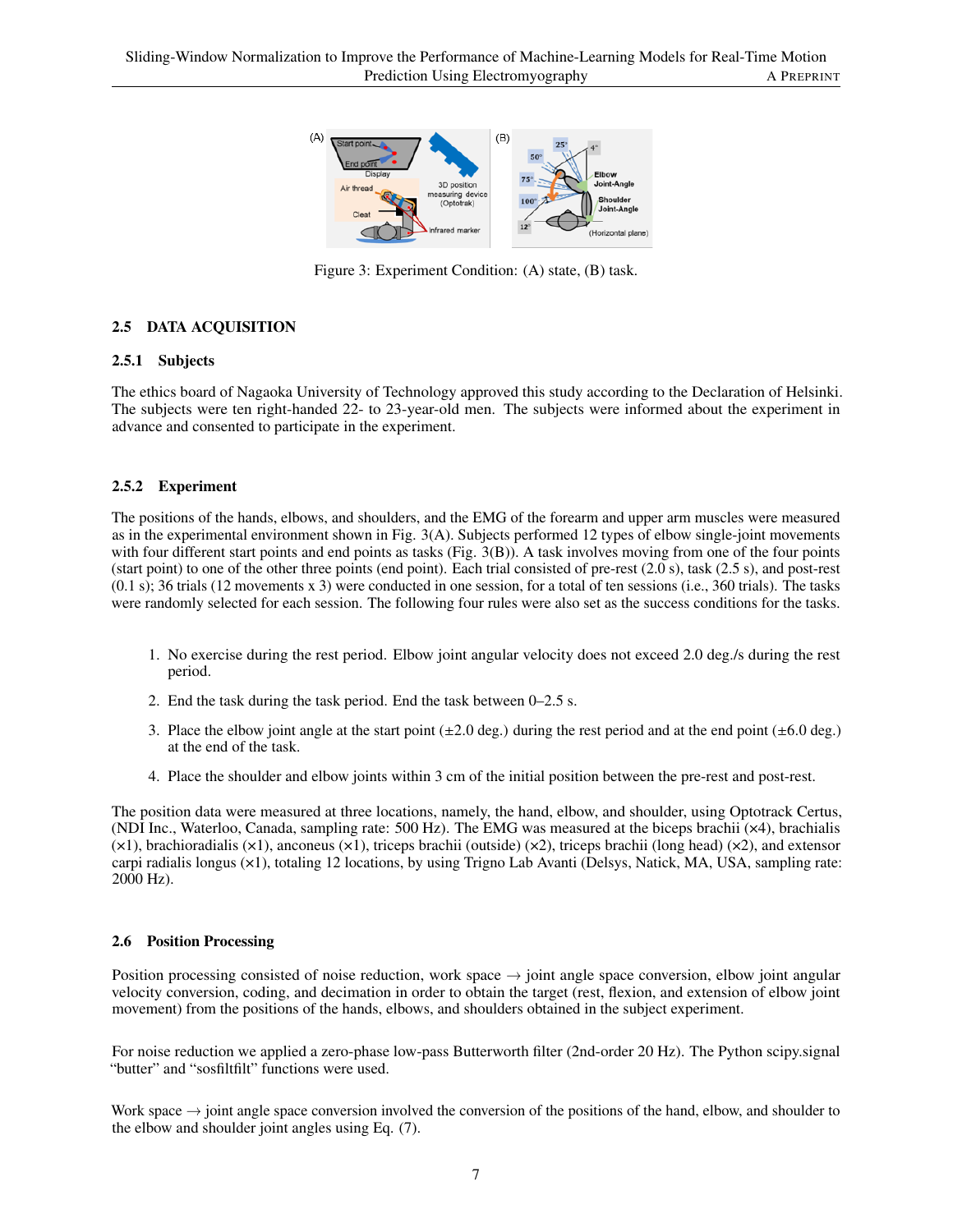$$
\theta_{sld} = \text{atan2d}(a, b) - \text{atan2d}(a2 + b2 - c2, c)
$$
(7)  

$$
\theta_{elb} = \text{atan2d}(a2 + b2 - c2, c) + \text{atan2d}(a2 + b2 - d2, d)
$$

$$
a = y_{hand} - y_{sld}
$$

$$
b = x_{hand} - x_{sld}
$$

$$
c = (a^2 + b^2 + L_{sld}^2 - L_{elb}^2)/2L_{sld}
$$

$$
d = (a^2 + b^2 - L_{sld}^2 + L_{elb}^2)/2L_{elb}
$$

Here, atan2d(y, x) is the function that calculates the angle [deg.] from the two-dimensional coordinate position,  $x_{hand}$ and  $y_{hand}$  are the hand position [m],  $x_{std}$  and  $y_{std}$  are the shoulder position [m], and  $L_{std}$  and  $L_{elb}$  are the upper arm and forearm length [m]. Elbow joint angular velocity conversion involved the conversion of the joint angle to the joint angular velocity using Eq. (8).

$$
\dot{\theta}_{elb,t} = (\theta_{elb, t+1} - \theta_{elb, t})f_s \tag{8}
$$

Here,  $\dot{\theta}_{elb,t}$  is the elbow joint angular velocity at the discrete time t, and  $f_s$  is the sampling frequency.

Coding involved the conversion of the elbow joint angular velocity to the target using Eq. (9).

J.

This target was used as the teacher data for model training.

$$
\text{target}_{t} = \begin{cases} flexion \ (\theta_{elb,t} \ge 2.0[deg./s]) \\ extension \ (\theta_{elb,t} \le -2.0[deg./s]) \\ rest \ (otherwise) \end{cases} \tag{9}
$$

#### 3 Results

Prior to evaluating the classification performance (Section III.B) and versatility between users (Section III.C) of the machine learning model by the proposed SWN method, we investigated the effects of window length for feature extraction and normalization (Section III.A). Afterwards, we investigated the effect of the number of subjects used in model OTHER (Section III.C). Finally, we investigated feature extraction methods (Section III.D) to further improve the accuracy. The chance level of accuracy in all results was 33.3%.

#### 3.1 Effect of Window Length

In model OWN, we investigated the effect of changing window length for feature extraction and normalization on accuracy.

First, the effect of window length for feature extraction on accuracy was investigated. Fig. 4 shows the results of changing the window length for feature extraction between 100 and 500 ms in 100-ms intervals and comparing the normalized (SWN with the window length fixed at 500 ms) and non-normalized (None) cases for the five types of features. Fig. 4 shows that applying SWN improved accuracy as the window length for feature extraction increased. In contrast, with no normalization, the accuracy decreased as the window length for feature extraction decreased. We surmise that applying SWN improves the classification performance of the model by lengthening the feature extraction window.

Next, the effect of window length for normalization on accuracy was investigated. We changed the window length for normalization between 100 and 500 ms at 100 ms intervals, and the window length for feature extraction was fixed at 500 ms. Fig. 5 shows the results of calculating with all five feature types. The accuracy did not change significantly even when the window length for normalization was changed. We suggest that the window length for normalization should be selected within the range of 100 to 500 ms, with the window length that maximizes accuracy being selected.

We also investigated whether there was any synergy between normalization and feature extraction window length, but no synergistic effects were observed.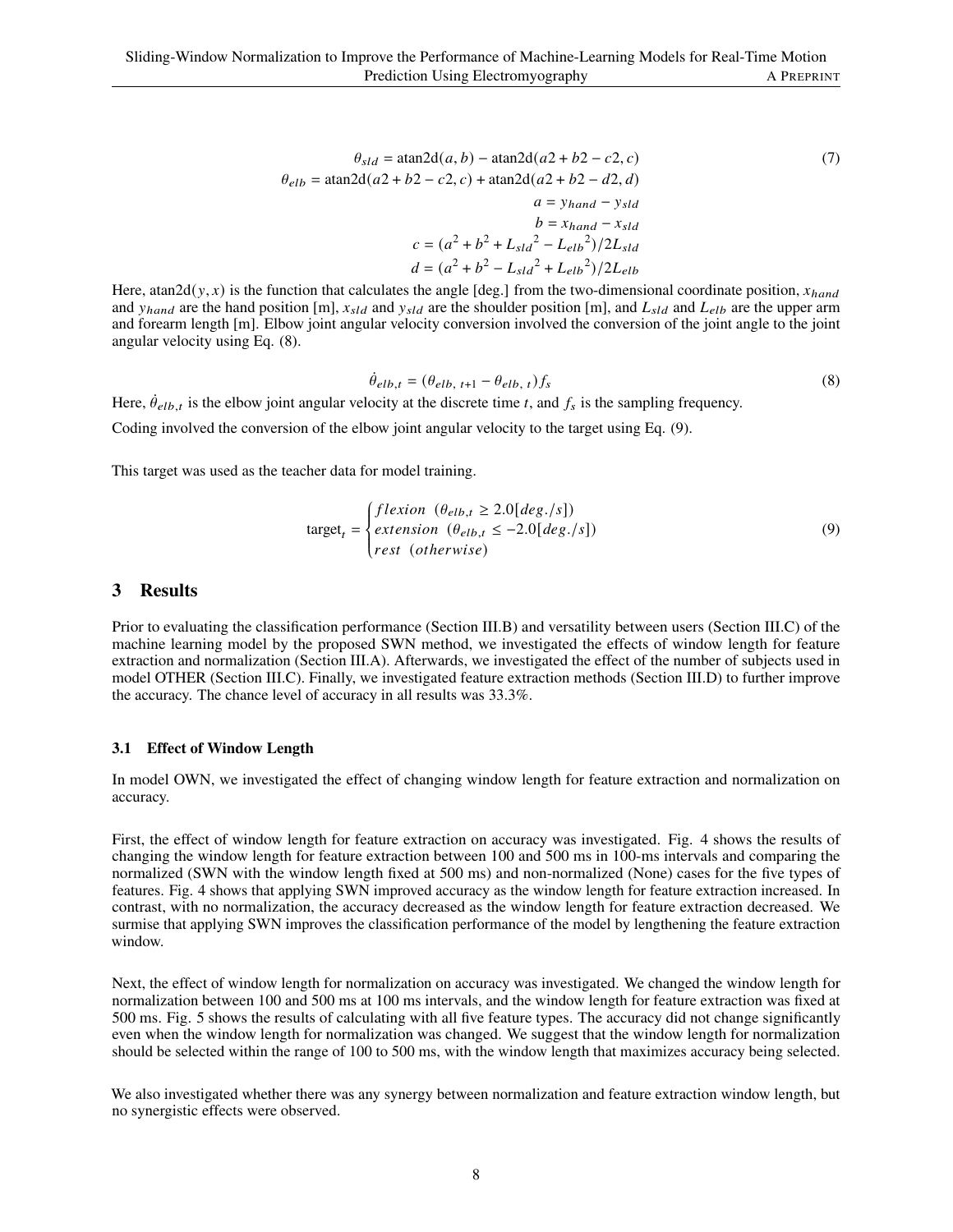

Figure 4: Effect of window length on featureextraction (OWN). Window length for SWN is fixed at 500 ms. Horizontal axis indicates window-length for feature-extraction and vertical axis indicates accu-

racy using a model trained by data from own subject. Figure 5: The effect of the window length for nor-Each color line shows results for the type of feature-malization (OWN). The window length for featureextraction. The solid line shows the results with the extraction is fixed at 500 ms. Horizontal axis indicates normalization (SWN which window length is fixed window-length for normalization and vertical axis in-500 ms), and the dashed line shows the results without dicates accuracy using a model trained by data from the normalization (None). own subject.

- MAV

**MWI** 

**DRMS** 

STFT

SWT

#### 3.2 Normalization Comparison

We investigated whether the proposed method (SWN) would improve the classification performance of the models. Research in recent years has been conducted to reduce the pre-data measurement of each user by enabling others' machine learning models to exhibit the same classification performance as one's own model (i.e., improving versatility between users). Therefore, in this study, we compared the accuracy of normalization (SWN) and non-normalization (None) between a model learned from one's own data (OWN) and a model learned from other subjects' data (OTHER). The window lengths for normalization and feature extraction were changed between 100 and 500 ms in 100-ms intervals, and the maximum accuracy was compared. The number of subjects used when training model OTHER was set to nine people. Fig. 6 shows the results.

We compared the accuracy of the model (OWN or OTHER) with (SWN) or without (None) normalization in Fig. 6. A comparison between SWN\_OWN (mean accuracy: 64.6%, mean standard deviation of accuracy: 3.3%, blue bar) and None\_OWN (mean accuracy: 49.8%, mean standard deviation of accuracy: 9.1%, orange bar) shows that the mean accuracy of SWN\_OWN increased by 15.0% and its mean standard deviation of accuracy decreased by 5.8%. These results show that the proposed method (SWN) was effective when using the machine learning model that was trained from one's own data. Furthermore, a comparison between SWN\_OTHER (mean accuracy: 56.5%, mean standard deviation of accuracy: 4.7%, blue shaded bar) and None\_OTHER (mean accuracy: 44.1%, mean standard deviation of accuracy: 12.0%, orange shaded bar) shows that the mean accuracy of SWN\_OTHER increased by 11.1% and its mean standard deviation of accuracy decreased by 6.5%. These results show that the proposed method (SWN) was effective even when using other's machine learning models. These two results show the effectiveness of the proposed method.

A comparison of the accuracy of each feature shows that STFT (accuracy: 72.4%) was highest. The other accuracy values for MAV  $(64.9\%)$ , MWL  $(63.6\%)$ , DRMS  $(60.9\%)$ , and SWT  $(61.3\%)$  were not much different.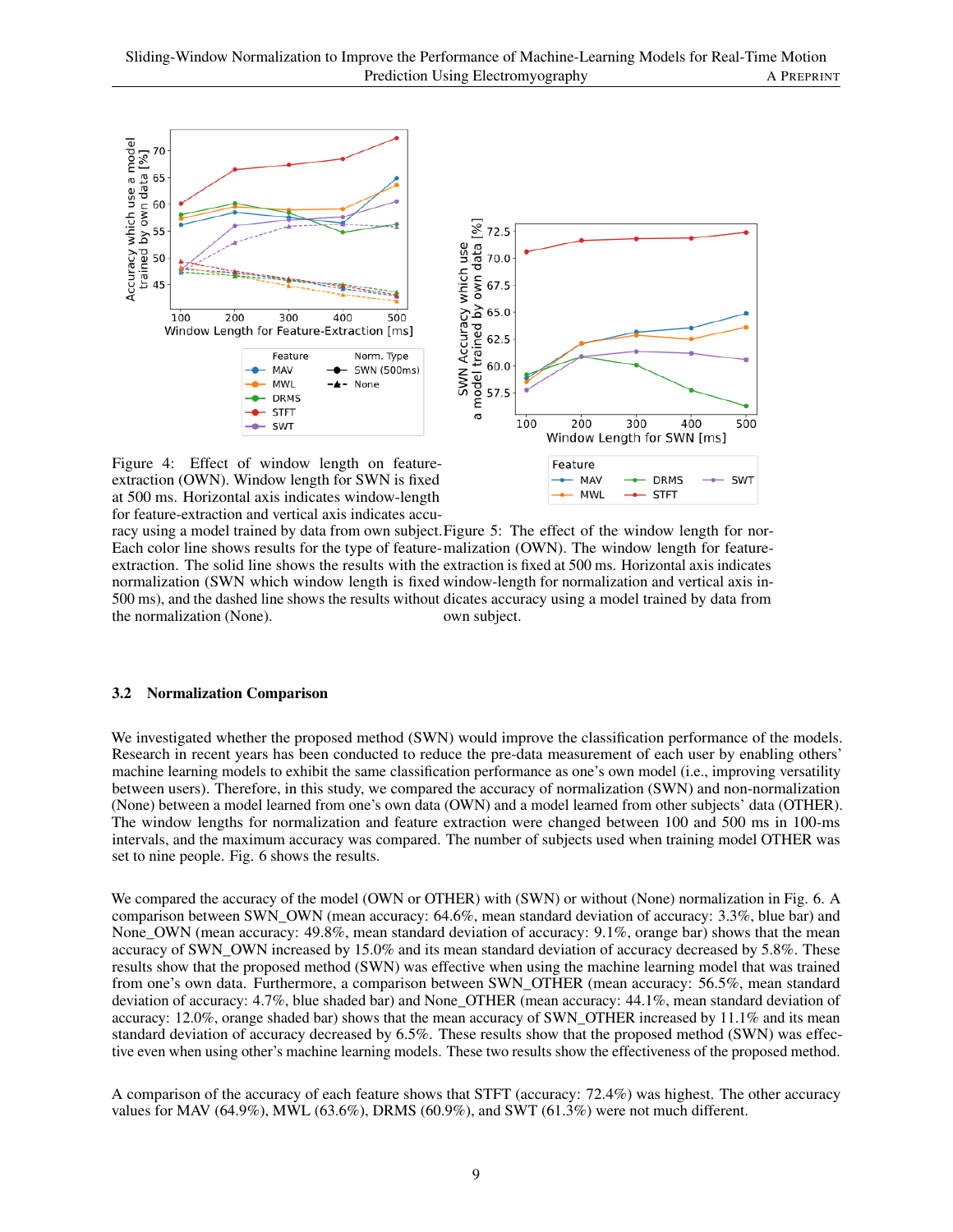

Figure 6: Performance comparison between normalization methods and model types. Horizontal axis indicates featureextraction method and vertical axis indicates accuracy using a model trained by data from other or own subjects. SWN is the result of applying normalization and None is the result of not applying normalization. Significance tests were performed between SWN\_OWN and None\_OWN, SWN\_OWN and SWN\_OTHER, None\_OTHER and SWN\_OTHER, None\_OTHER and None\_OWN, and SWN\_OTHER and None\_OTHER. The significance level was \* for the P-value less than 0.05, \*\* for the P-value less than 0.01, and \*\*\* for the P-value less than 0.001.

## 3.3 Versatility Comparison

We investigated whether the proposed SWN method would improve versatility between users (i.e., other's machine model would exhibit the same classification performance as one's own model). A comparison was made between the accuracy of model OTHER with SWN applied that was used in Section III.B in Fig. 6 and model OTHER where normalization was not applied.

From Fig. 6, a comparison between SWN\_OTHER (mean accuracy: 56.5%, mean standard deviation of accuracy: 4.7%, blue shaded bar) and None\_OWN (mean accuracy: 49.8%, mean standard deviation of accuracy: 9.1%, orange bar) shows that SWN\_OTHER had a mean accuracy that was 3.9% higher and mean standard deviation of accuracy that was 3.3% lower. However, a comparison between SWN\_OWN (mean accuracy: 64.6%, mean standard deviation of accuracy: 3.3%, blue bar) and SWN\_OTHER (mean accuracy: 56.5%, mean standard deviation of accuracy: 4.7%, blue shaded bar) shows that SWN\_OWN had a mean accuracy that was 10.9% higher and mean standard deviation of accuracy that was 2.5% lower. These results show that the classification performance of the machine learning model was improved by the proposed method, but even a model that used a large amount of other's data did not improve versatility among users to the extent that it was similar to the classification performance using one's own data.

## 3.4 Number of Sunjects to Train Model (OTHER)

It was shown in Section III.B that applying the proposed SWN method could improve the classification performance of not only the model trained from one's own data (OWN) but also the model trained from other user's data (OTHER). Therefore, we investigated the extent to which the classification performance of the model (OTHER) could be improved by training the model by mixing the data of multiple other subjects. The number of subjects used for training the model was 1–9. The window lengths for normalization and feature extraction were changed in the range of 100 to 500 ms in 100-ms intervals, and the maximum accuracy was compared. Fig. 7 shows the results. From Fig. 7, a comparison between cases with normalization (SWN) and without normalization (None) shows that the accuracy for MAV, MWL, DRMS, and SWT for cases with normalization (SWN) hardly increased with two or more subjects used in model training. In contrast, the accuracy either monotonically increased or decreased with respect to the number of subjects for cases without normalization (None) for the five features. This implies that high classification performance can be achieved with a small number of subjects by applying SWN in cases that use other's machine learning models. However, the accuracy is increased with respect to the number of subjects only for STFT to which SWN is applied, therefore, many subjects are required depending on the feature.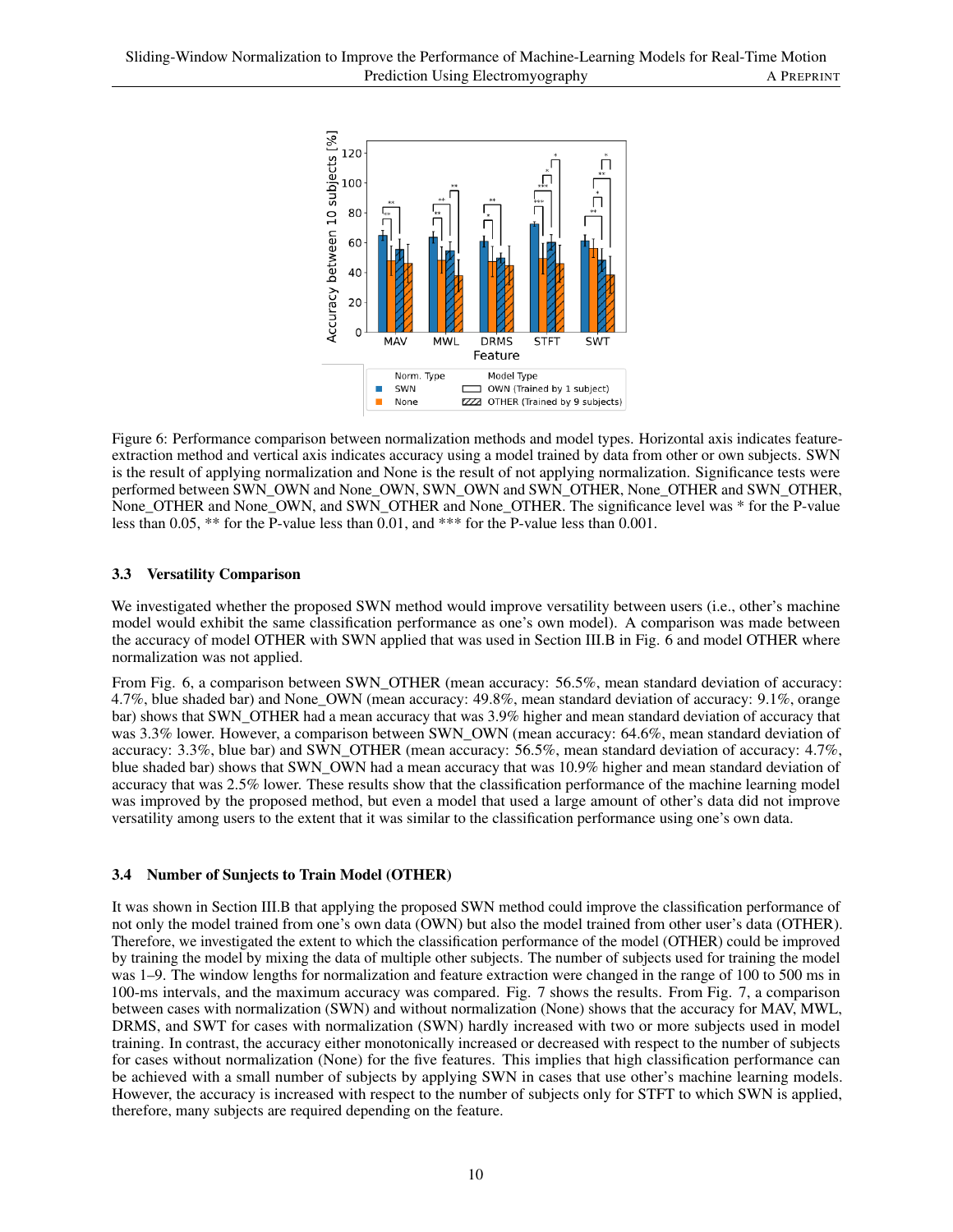



Figure 8: The performance comparison (OTHER) between normalization methods and number of subjects to train model. Horizontal axis indicates featureextraction method and vertical axis indicates accuracy using a model trained by data from other subjects. Sig-

Figure 7: Effect of the number of subjects to train nificance tests were performed between SWN\_9 and model (OTHER). Horizontal axis indicates number SWN\_1, SWN\_9 and None\_9, None\_9 and None\_1. of subjects to train model (OTHER) and vertical axis The significance level was \* for the P-value less than indicates accuracy using a model trained by data from 0.05, \*\* for the P-value less than 0.01, and \*\*\* for the other subjects. P-value less than 0.001.

Next, we compared cases with either nine subjects or one subject used in the training of the machine learning model that had the highest accuracy for most of the features to investigate whether the increase in the number of subjects had a significant effect. Fig. 8 shows the results. It can be seen from Fig. 8 that SWN 9 (mean accuracy: 53.7%, mean standard deviation of accuracy: 5.5%, blue bar) was the best result. Furthermore, compared to SWN\_1 (mean accuracy: 46.8%, mean standard deviation of accuracy: 11.5%, blue shaded bar), SWN\_9 had a mean accuracy that was 6.9% higher and mean standard deviation of accuracy that was 5.7% lower. Furthermore, a comparison between None\_9 (mean accuracy: 42.6%, mean standard deviation of accuracy: 12.3%, orange bar) and None\_1 (mean accuracy: 41.4%, mean standard deviation of accuracy: 13.9%, orange shaded bar) shows that None\_9 had a mean accuracy that was 1.2% higher and a mean standard deviation of accuracy that was 1.6% higher. These results show that the classification performance of the model (OTHER) could be improved by applying the proposed SWN method and increasing the number of subjects used for training the model (OTHER).

#### 3.5 Improving Performance for SWN

It was found that the classification performance of the models (OWN and OTHER) was improved by applying the proposed SWN method in Section III.B. However, the maximum accuracy was 72.4% (STFT in Fig. 6, blue bar), which was not a very high value. Therefore, we investigated the well-known feature extraction method in combination with the proposed SWN method.

First, we investigated whether the accuracy could be improved by applying the weighting window functions shown in Fig. 1 in addition to SWN. Fig. 9 shows the result of calculating the mean accuracy of the five feature types. The blue line on Fig. 9 shows the result where only the SWN was applied and the weighting window function was not applied. A comparison with no weighting window function (mean: 65.6%) shows improved accuracy only in DownLinear (mean: 68.2%), DownLinearStep (mean: 65.0%), UpDownLinear (mean: 71.7%), and UpDownLinearStep (mean: 66.1%). In particular, UpDownLinear greatly increased the accuracy with an average of 8.1%. These results show that UpDownLinear should be applied when applying the weighting window function.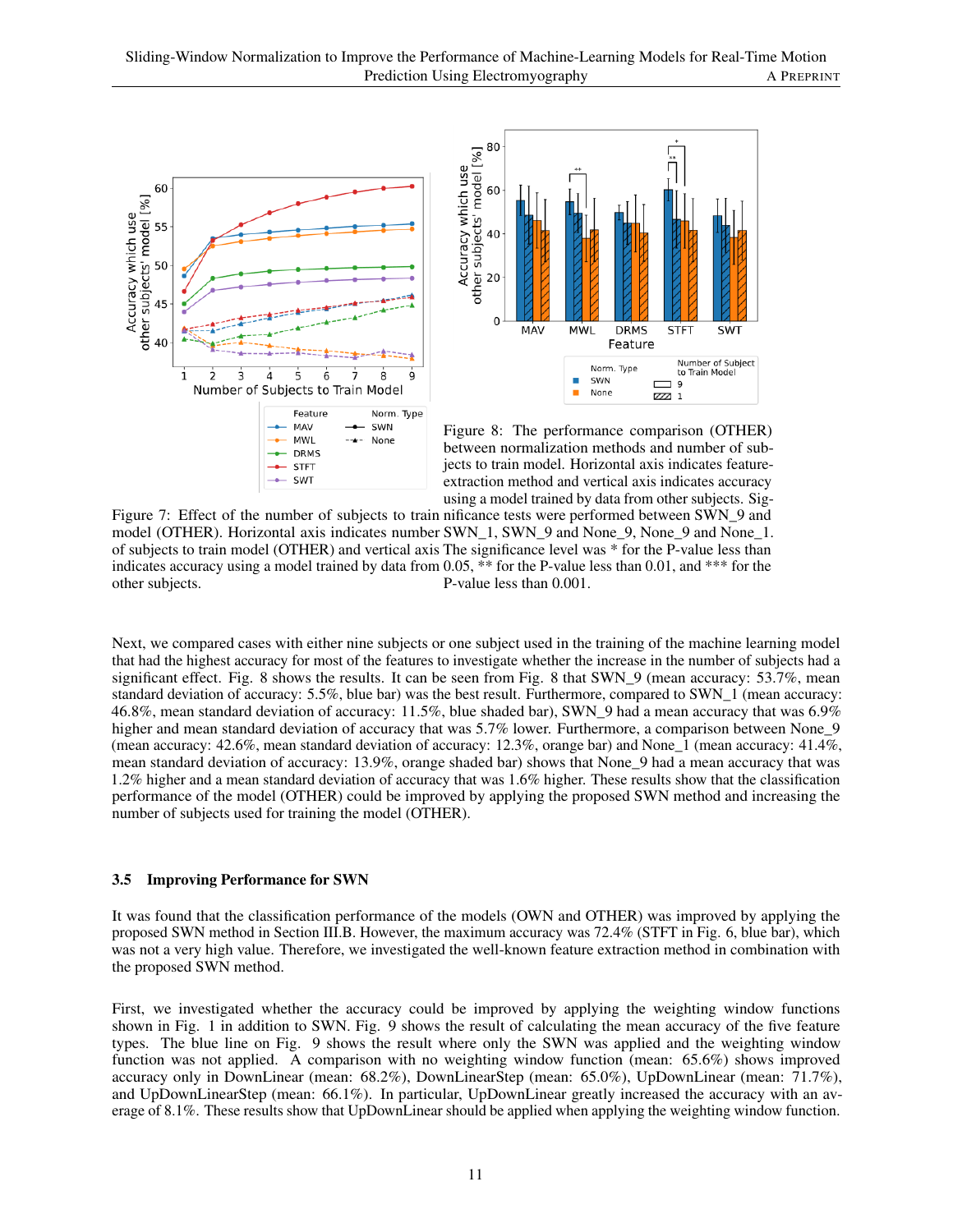

Weighting Window Function

Figure 10: Performance comparison between dividing window functions. The blue line indicates the SWN

Figure 9: Performance comparison between weight-accuracy without dividing window function. Horizoning window functions. The blue line indicates the tal axis indicates dividing window function in Figure SWN accuracy without weighting window function. 2 and vertical axis indicates accuracy between 5 types Horizontal axis indicates weighting window functions of features using a model trained by data from own in Figure 1 and vertical axis indicates accuracy be-subject. ED2 is Equal Division which the number of tween 5 types of features using a model trained by the dividing windows is two, OD2 is Overlap Division data from own subject. which the number of the dividing windows is two.

Next, we investigated whether accuracy could be improved by applying the dividing window function shown in Fig. 2 in addition to SWN. Fig. 10 shows the result of calculating the mean accuracy of the five types of features. The blue line in Fig. 10 shows the result where only the SWN was applied and the dividing window function was not applied. Fig. 10 shows that the accuracy improved in all six types of dividing window functions. The accuracy was almost the same in all cases. A comparison with no dividing window function (mean: 64.6%) shows that ED2 (mean: 73.4%) improved by 8.8%, ED3 (mean: 74.1%) improved by 9.5%, ED4 (mean: 73.4%) improved by 8.8%, OD2 (mean: 73.1%) improved by 8.4%, OD3 (mean: 73.5%) improved by 8.9%, and OD4 (mean: 73.7%) improved by 9.0%. These results show that an appropriate window function should be selected in consideration of reducing the amount of calculation when applying the dividing window function. This implies that ED2 is appropriate for time-domain features such as MAV and MWL that could be calculated with short-length signals, and OD2 is appropriate for time-frequency domain features such as STFT and SWT that require a somewhat long signal.

We were able to improve the model classification performance by applying the two window function types of weighting window functions and dividing window functions. However, the maximum mean accuracy was 74.1% (ED3 in Fig. 10), which is still a low value. Therefore, further improvements to classification performance are needed.

# 4 Disscussion

In this study, we proposed a new normalization method, SWN, to improve the classification performance of machine learning models. We succeeded in increasing mean model accuracy from 49.8% to 64.6%, an increase of 15.0%, by applying the SWN (blue and orange bar with no line in Fig. 6). Furthermore, the mean standard deviation of accuracy decreased from 9.1% to 3.3%, a decrease of 5.8%. The results show the effectiveness of the proposed method.

In this section, we analyze the factors that improve the model classification performance by the proposed method (Section IV.A) and discuss the feasibility of real-time prediction (Section IV.B).

#### 4.1 Analysis of SWN

Section III.B showed the effectiveness of SWN in improving the classification performance of the models. We investigated the effect of dividing with the standard deviation of EMG, which was thought to have led to the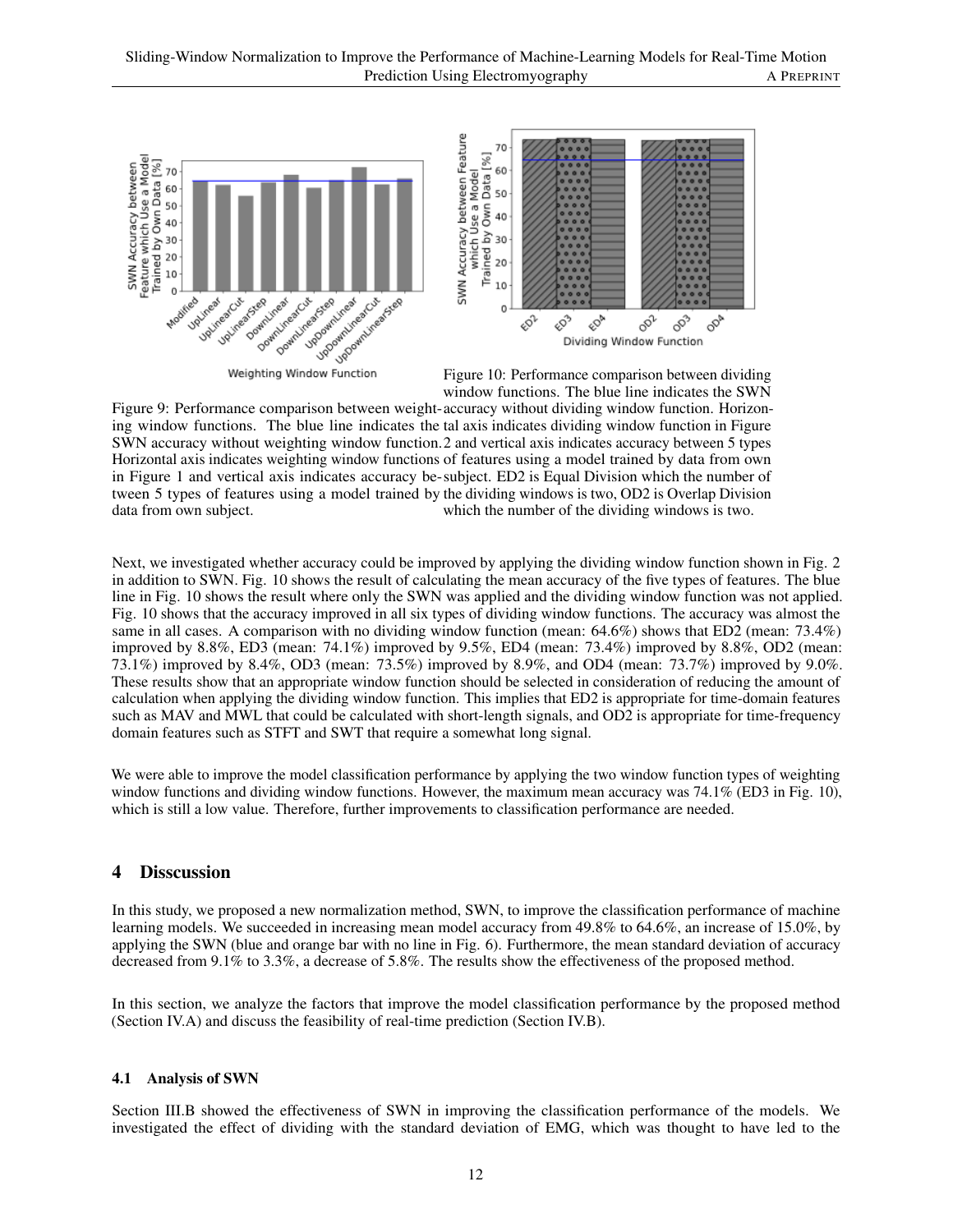

tween standard deviation of EMG and feature each subject on the channel 2 (MAV). (A) Normalization

(SWN), (B) No Normalization (None). Both MAV of Figure 12: Correlation comparison between standard SWN and None are normalized by maximum data in deviation of EMG and MAV. SWN means with northe 10 subjects. malization and None means without normalization.

improvement of the classification performance of machine learning models and is a feature of SWN. We conducted an analysis by visualization of the standard deviation of EMG vs. feature distribution. The visualization of the S.D. of EMG vs. the feature distribution was conducted by drawing a confidence ellipse with a standard deviation of 2. The ["confidence\\_ellipse"](https://matplotlib.org/devdocs/gallery/statistics/confidence_ellipse.html) function of matplotlib in Python was used for implementation. Fig. 11 shows an example of the results of treating MAV as a representative of the features. Fig. 11 shows that the S.D. of EMG-MAV distribution in the case with normalization (SWN) had a weakly negative or no correlation, whereas the distribution in the case without normalization (None) had a strongly positive correlation.

We used the results obtained in Fig. 11 as a basis for conducting a correlation analysis of cases with normalization (SWN) and without normalization (None). The representative feature was MAV, which was the same as in Fig. 10. Fig. 12 shows the results of calculating the correlation coefficient of the S.D. of EMG vs. MAV for each channel and subject and taking the mean value. It can be seen from Fig. 12 that the S.D. of EMG and MAV had a weakly negative correlation for cases with normalization (SWN) and a strongly positive correlation for cases without normalization (None). These results imply that one of the factors that improved the classification performance of the machine learning model was the reduction of the influence of the standard deviation on the features by the proposed SWN method.

#### 4.2 Comparison of the Calculation Time

It was shown in Section III.B that SWN was effective in improving the classification performance of the machine learning model. However, it is still unknown whether this can satisfy the required execution speed for real-time processing. Therefore, the pre-processing and normalization shown in Section II.C were executed at intervals of 20 ms (50 Hz), and the mean execution time was compared between cases with normalization (SWN) and without normalization (None). The execution environment was as follows: Intel(R)Core (TM) i7-9700K CPU @ 3.60 GHz 3.60 GHz, Python 3.8.12. Fig. 13 shows the results. A comparison of the mean execution times shows that SWN (mean: 409 µs) was longer by 76 µs than None (mean: 333 µs). The normalization rate in 409 µs was 18.6%, a minimal effect on real-time processing. These results imply that the proposed SWN method can be implemented in real-time.

## 5 Conclusion

In this paper, we proposed a normalization method that used the sliding-window and z-score (SWN) to improve the classification performance of devices using EMG. Applying SWN improved the mean accuracy by 15.0% compared to the case without normalization. Even when a machine learning model that was trained with other's data was used, the mean accuracy improved by 11.1% compared to the case without normalization. These results show that the classification performance of the machine learning model could be improved by the proposed method (SWN). Results of investigating the relationship between the standard deviation and features also show that applying the SWN changed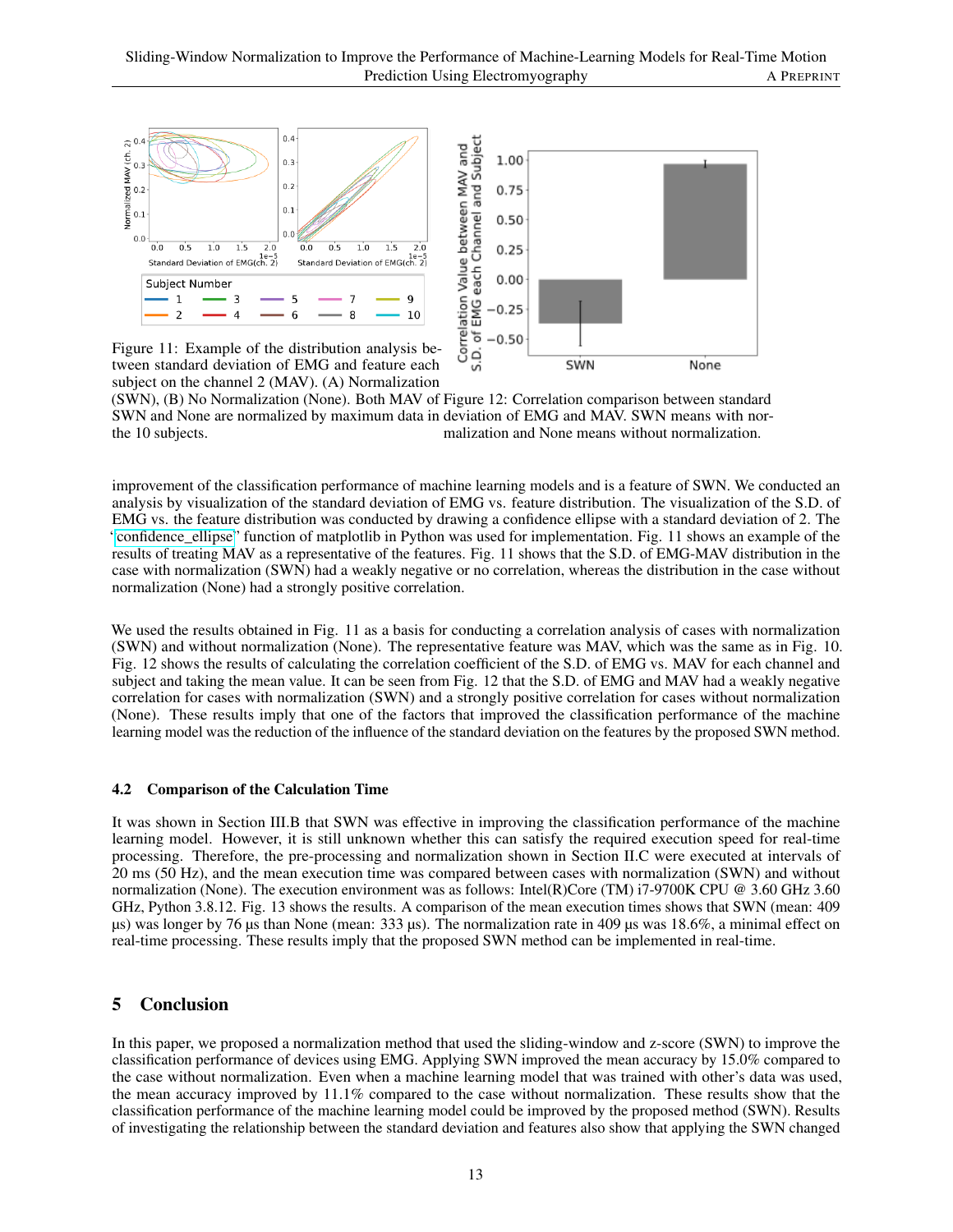

Figure 13: Comparison of the calculation time. SWN means normalization and None means no normalization.

the correlation between the standard deviation and features from that of a strongly positive one to a weakly negative one. This was assumed to be one of the factors that improved the classification performance of machine learning models.

Furthermore, the maximum mean accuracy was low at 64.6%, so we proposed the weighting window function and dividing window function as methods for improving accuracy. The maximum mean accuracy was 73.7%, for an increase of 9.0%.

Future issues include applications not only to classification models but also regression models. In this paper, the proposed method was applied only to the classification model. Therefore, the proposed method needs to be applied to a regression model that predicts kinematic parameters such as the joint angle and joint angular velocity.

## References

- [1] Fleischer, C., Wege, A., Kondak, K., & Hommel, G. (2006). Application of EMG signals for controlling exoskeleton robots.
- [2] Englehart, K., & Hudgins, B. (2003). A robust, real-time control scheme for multifunction myoelectric control. IEEE transactions on biomedical engineering, 50(7), 848-854.
- [3] Marcheix, B., Gardiner, B., & Coleman, S. (2019, December). Adaptive Gesture Recognition System for Robotic Control using Surface EMG Sensors. In 2019 IEEE International Symposium on Signal Processing and Information Technology (ISSPIT) (pp. 1-6). IEEE.
- [4] Laksono, P. W., Kitamura, T., Muguro, J., Matsushita, K., Sasaki, M., & Amri bin Suhaimi, M. S. (2021). Minimum Mapping from EMG Signals at Human Elbow and Shoulder Movements into Two DoF Upper-Limb Robot with Machine Learning. Machines, 9(3), 56.
- [5] Bi, L., & Guan, C. (2019). A review on EMG-based motor intention prediction of continuous human upper limb motion for human-robot collaboration. Biomedical Signal Processing and Control, 51, 113-127.
- [6] Phinyomark, A., N Khushaba, R., & Scheme, E. (2018). Feature extraction and selection for myoelectric control based on wearable EMG sensors. Sensors, 18(5), 1615.
- [7] Phinyomark, A., Quaine, F., Charbonnier, S., Serviere, C., Tarpin-Bernard, F., & Laurillau, Y. (2014). Feature extraction of the first difference of EMG time series for EMG pattern recognition. Computer methods and programs in biomedicine, 117(2), 247-256.
- [8] Ji, Y., Sun, S., & Hong-Bo, X. (2017). Stationary wavelet-based two-directional two-dimensional principal component analysis for EMG signal classification. Measurement Science Review, 17(3), 117.
- [9] Krizhevsky, A., Sutskever, I., & Hinton, G. E. (2012). Imagenet classification with deep convolutional neural networks. Advances in neural information processing systems, 25.
- [10] Chen, Y., Yu, S., Ma, K., Huang, S., Li, G., Cai, S., & Xie, L. (2019). A continuous estimation model of upper limb joint angles by using surface electromyography and deep learning method. IEEE Access, 7, 174940-174950.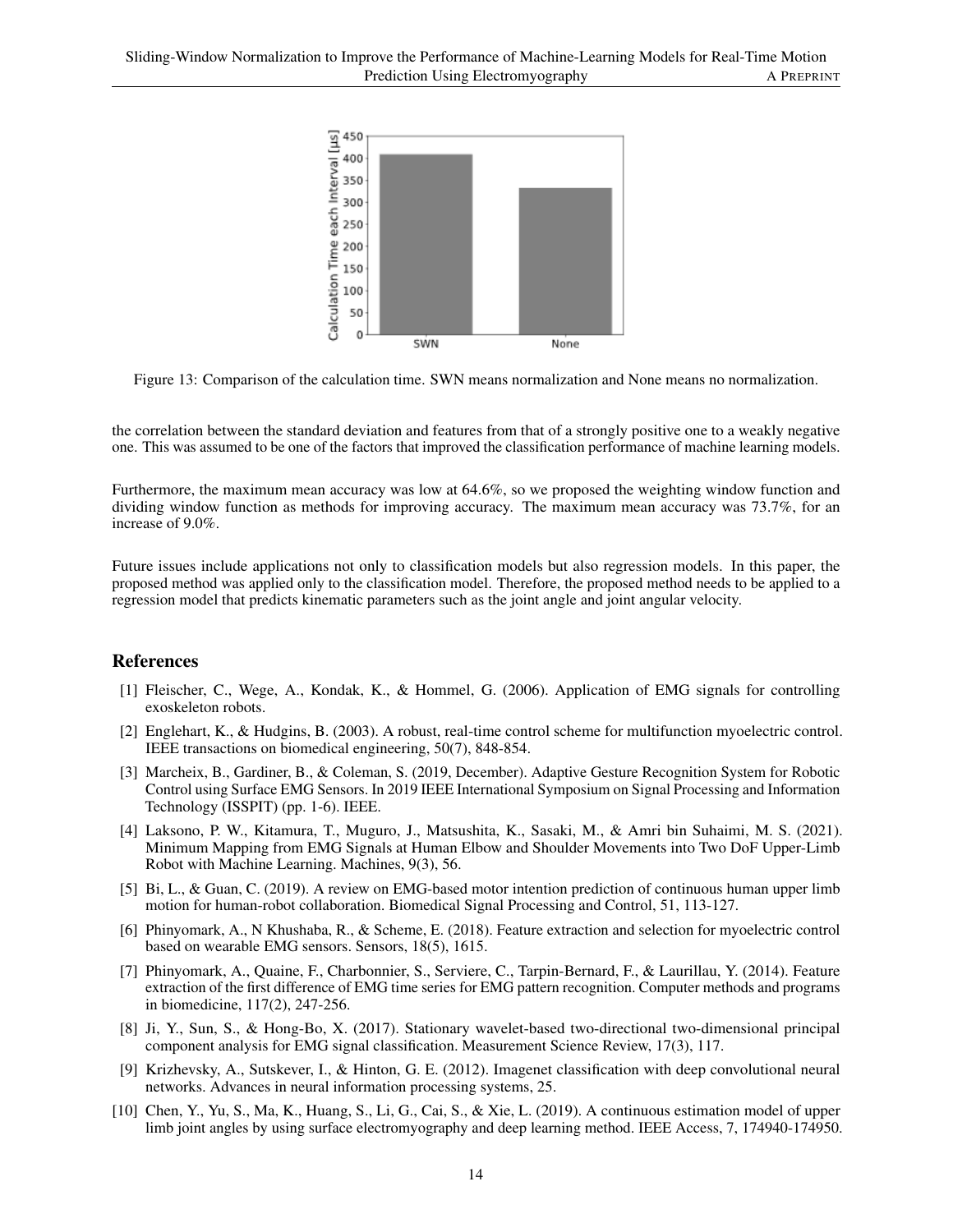- [11] Atzori, M., Cognolato, M., & Müller, H. (2016). Deep learning with convolutional neural networks applied to electromyography data: A resource for the classification of movements for prosthetic hands. Frontiers in neurorobotics, 10, 9.
- [12] D. Buongiorno, G.D. Cascarano, A. Brunetti, I. De Feudis, V. Bevilacqua, A survey on deep learning in electromyographic signal analysis, International Conference on Intelligent Computing (2019) 751–761.
- [13] Ekenel, H. K., & Stiefelhagen, R. (2006, June). Analysis of local appearance-based face recognition: Effects of feature selection and feature normalization. In 2006 Conference on Computer Vision and Pattern Recognition Workshop (CVPRW'06) (pp. 34-34). IEEE.
- [14] Wu, W., Xing, E. P., Myers, C., Mian, I. S., & Bissell, M. J. (2005). Evaluation of normalization methods for cDNA microarray data by k-NN classification. BMC bioinformatics, 6(1), 1-21.
- [15] Jain, A., Nandakumar, K., & Ross, A. (2005). Score normalization in multimodal biometric systems. Pattern recognition, 38(12), 2270-2285.
- [16] Ma, Y., Chen, B., Ren, P., Zheng, N., Indiveri, G., & Donati, E. (2020). EMG-based gestures classification using a mixed-signal neuromorphic processing system. IEEE Journal on Emerging and Selected Topics in Circuits and Systems, 10(4), 578-587.
- [17] Khan, A. M., Sadiq, A., Khawaja, S. G., Akram, M. U., & Saeed, A. (2020). Physical action categorization using signal analysis and machine learning. arXiv preprint [arXiv:2008.06971.](http://arxiv.org/abs/2008.06971)
- [18] Yang, K., Xu, M., Yang, X., Yang, R., & Chen, Y. (2021). A Novel EMG-Based Hand Gesture Recognition Framework Based on Multivariate Variational Mode Decomposition. Sensors, 21(21), 7002.
- [19] Wahid, M. F., Tafreshi, R., Al-Sowaidi, M., & Langari, R. (2018). Subject-independent hand gesture recognition using normalization and machine learning algorithms. Journal of computational science, 27, 69-76.
- [20] Kerber, F., Puhl, M., & Krüger, A. (2017, September). User-independent real-time hand gesture recognition based on surface electromyography. In Proceedings of the 19th International Conference on Human-Computer Interaction with Mobile Devices and Services (pp. 1-7).
- [21] Sousa, A. S., & Tavares, J. M. R. (2012). Surface electromyographic amplitude normalization methods: a review. Electromyography: new developments, procedures and applications.
- [22] Meldrum, D., Cahalane, E., Conroy, R., Fitzgerald, D., & Hardiman, O. (2007). Maximum voluntary isometric contraction: reference values and clinical application. Amyotrophic Lateral Sclerosis, 8(1), 47-55.
- [23] Ameri, A., Akhaee, M. A., Scheme, E., & Englehart, K. (2019). A deep transfer learning approach to reducing the effect of electrode shift in EMG pattern recognition-based control. IEEE Transactions on Neural Systems and Rehabilitation Engineering, 28(2), 370-379.
- [24] Scheme, E., & Englehart, K. (2011). Electromyogram pattern recognition for control of powered upper-limb prostheses: state of the art and challenges for clinical use. Journal of Rehabilitation Research & Development, 48(6).
- [25] Khushaba, R. N., Takruri, M., Miro, J. V., & Kodagoda, S. (2014). Towards limb position invariant myoelectric pattern recognition using time-dependent spectral features. Neural Networks, 55, 42-58.
- [26] Wang, J., Pang, M., Yu, P., Tang, B., Xiang, K., & Ju, Z. (2021). Effect of muscle fatigue on surface electromyography-based hand grasp force estimation. Applied Bionics and Biomechanics, 2021.
- [27] Triwiyanto, T., Wahyunggoro, O., Nugroho, H. A., & Herianto, H. (2018). Muscle fatigue compensation of the electromyography signal for elbow joint angle estimation using adaptive feature. Computers & Electrical Engineering, 71, 284-293.
- [28] Oda, Y., Sato, T., Nambu, I., & Wada, Y. (2018). Real-time reduction of task-related scalp-hemodynamics artifact in functional near-infrared spectroscopy with sliding-window analysis. Applied Sciences, 8(1), 149.
- [29] Zhang, Y., Chen, Y., Yu, H., Yang, X., & Lu, W. (2020). Dual layer transfer learning for sEMG-based userindependent gesture recognition. Personal and Ubiquitous Computing, 1-12.
- [30] Kim, K. T., Guan, C., & Lee, S. W. (2019). A subject-transfer framework based on single-trial EMG analysis using convolutional neural networks. IEEE Transactions on Neural Systems and Rehabilitation Engineering, 28(1), 94-103.
- [31] Guo, Y., Gu, X., & Yang, G. Z. (2021). MCDCD: Multi-Source Unsupervised Domain Adaptation for Abnormal Human Gait Detection. IEEE Journal of Biomedical and Health Informatics, 25(10), 4017-4028.
- [32] Gong, B., Shi, Y., Sha, F., & Grauman, K. (2012, June). Geodesic flow kernel for unsupervised domain adaptation. In 2012 IEEE conference on computer vision and pattern recognition (pp. 2066-2073). IEEE.